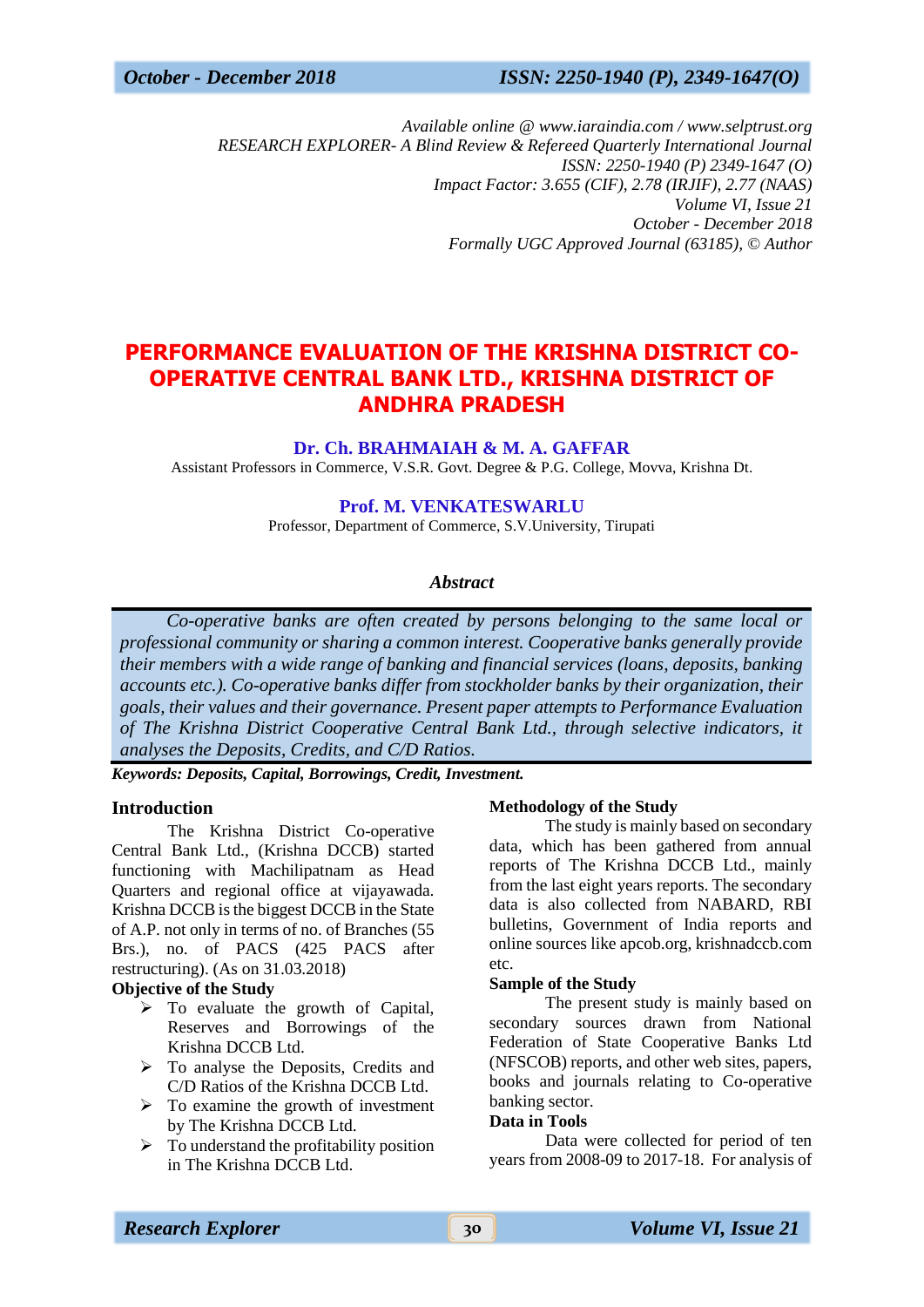the data, various statistical tools (Mean, S.D, C.V, Trend analysis) has been used to arrive at

conclusion in a scientific way

| <b>Analysis of the Study</b>                                                      |         |         |                 |         |                   |         |
|-----------------------------------------------------------------------------------|---------|---------|-----------------|---------|-------------------|---------|
| Trend of Capital, Reserves and Borrowings of the Krishna DCCB LTD. (Rs. In lakhs) |         |         |                 |         |                   |         |
| Year                                                                              | Capital |         | <b>Reserves</b> |         | <b>Borrowings</b> |         |
|                                                                                   | Amount  | Trend % | Amount          | Trend % | Amount            | Trend % |
| $2008 - 09$                                                                       | 5684    | 100     | 12886           | 100     | 26211             | 100     |
| $2009 - 10$                                                                       | 5565    | 97.91   | 14058           | 109.10  | 22517             | 85.91   |
| $2010 - 11$                                                                       | 5667    | 99.70   | 14714           | 114.19  | 37981             | 144.90  |
| $2011 - 12$                                                                       | 6089    | 107.13  | 16454           | 127.69  | 60536             | 230.96  |
| $2012 - 13$                                                                       | 6491    | 114.20  | 16405           | 127.31  | 66336             | 253.08  |
| $2013 - 14$                                                                       | 7429    | 130.70  | 16986           | 131.82  | 84411             | 322.04  |
| $2014 - 15$                                                                       | 7964    | 140.11  | 10480           | 81.33   | 61870             | 236.05  |
| $2015 - 16$                                                                       | 9716    | 170.94  | 11072           | 85.92   | 98676             | 376.47  |
| $2016 - 17$                                                                       | 11292   | 198.66  | 10777           | 83.63   | 111247            | 424.43  |
| $2017 - 18$                                                                       | 13918   | 244.86  | 13609           | 105.61  | 151524            | 578.09  |
| <b>Mean</b>                                                                       | 7981.50 | 140.42  | 13744.10        | 106.66  | 72130.90          | 275.19  |
| S.D                                                                               | 2824.37 | 49.69   | 2434.15         | 18.89   | 40412.43          | 154.18  |
| C.V                                                                               | 35.39   | 35.39   | 17.71           | 17.71   | 56.03             | 56.03   |

Source: [www.krishnadccb.com](http://www.krishnadccb.com/)





The above table 1analysed the funds of The Krishna DCCB Ltd. and their trend in terms of Capital, Reserves and Borrowings. The amount of capital is 5,684 lakhs in 2008-09, it has been gradually increased (except in the year 2009-10) and reached 13,918 lakhs in 2017-18, with a percentage of 144.86 (244.86 -100). In case of reserves, they are 12,886 lakhs in 2008- 09 where as in 2017-18 it was recorded 13,609 lakhs with 5.61% (105.61-100) growth trend. The borrowings of The Krishna DCCB Ltd.

during the year 2008-09 are 26,211 lakhs, it has been fluctuating and finally the borrowings are recorded 1,51,524 lakhs in the year 2017-18 with 478.09 % (578.09-100) growth. The average growth of Capital, Reserves and Borrowings of The Krishna DCCB Ltd. is 140.42%, 106.66% and 275.19% respectively. The S.D of capital is 49.69%, Reserves are 18.89%, and borrowings are 154.18%. When compare to the Standard deviation of capital, reserves and borrowings, Reserves have more consistent than Capital and borrowings.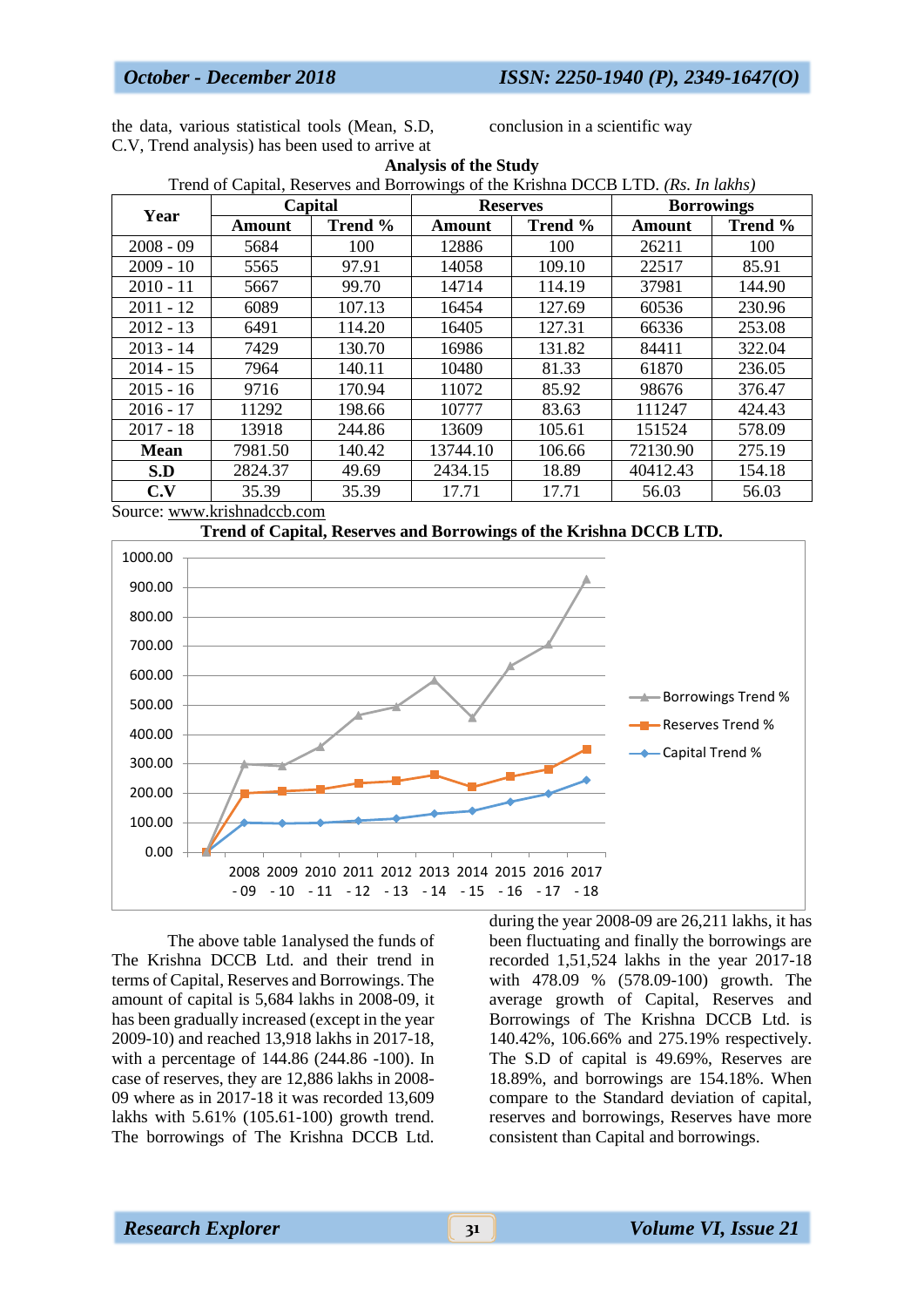

**Deposits and Loans Outstanding Position in the Krishna DCCB LTD.**

The above table 2 has been depicted that during the year 2008-09 the Deposits are registered Rs.54, 972 lakhs it has been increased to Rs.1, 73,214 lakhs in 2017-18. The mobilization of deposits has been increased gradually during the study period, and the average deposits mobilized by bank is 99,902.70. Whereas Loans Outstanding of Krishna DCCBs is just Rs.66,343 lakhs in 2008-09, it has been increased to 4 times with an amount of 2,56,783 lakhs in the year 2017- 08. The average credit issued by the banks is

Rs.1,37,707.60 lakhs. The Credit Deposit Ratio of The Krishna DCCB Ltd. from 2007-08 to 2017-18 is shown a fluctuating trend. The highest C/D Ratio of the banks estimated with 162.29% in 2013-14 and the lowest C/D Ratio 104.22% is recorded in the year 2009-10. The average C/D ratio during the study period 135.70%, with a variance of 14.81%. The S.D is 20.10 which is less it indicates high degree of uniformity of observations as well as homogeneity of the series.



### **Growth of Investments by the Krishna DCCB LTD.**

The table-3 depicted growth pattern of investment by The Krishna DCCB Ltd., the investment in 2008-09 is Rs. 32,614 lakhs and it has been increased gradually year by year and recorded Rs. 86,317 lakhs in the year 2017-18

with a growth rate 164.66 (264.66-100). The average investment of the bank is 57,095.40 lakhs during the study period. The Standard Deviation is 24,529.80 lakhs and the C.V is 42.96 which is less, it indicates high degree of